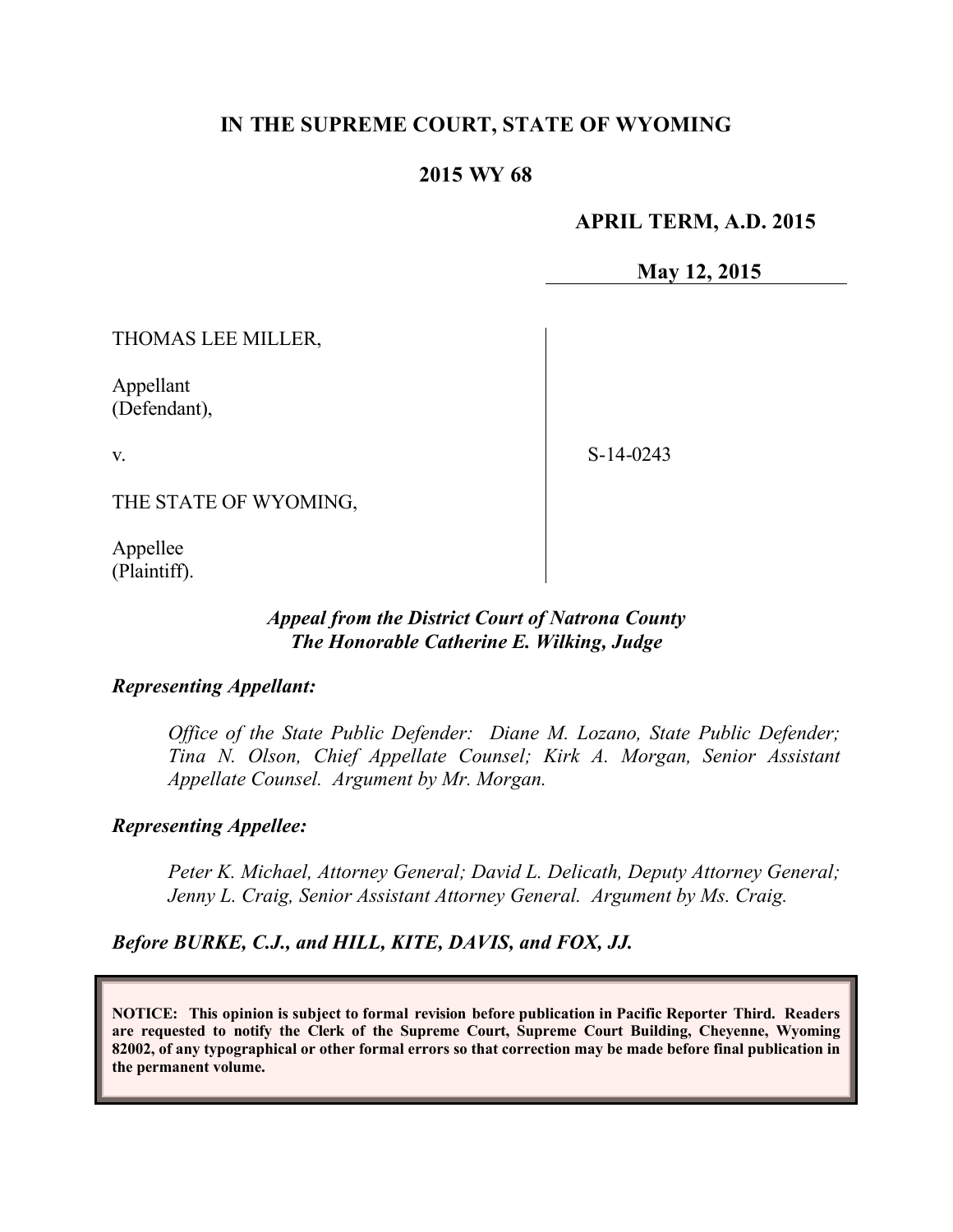## **BURKE, Chief Justice.**

[¶1] Appellant, Thomas Lee Miller, challenges his conviction of second-degree murder on the grounds that the jury was not properly instructed on the element of malice under our recent decision in *Wilkerson v. State*, 2014 WY 136, 336 P.3d 1188 (Wyo. 2014), which was issued after Appellant's conviction. Because we find Appellant was not prejudiced by the jury instruction defining the element of malice, we will affirm his conviction.

## *ISSUE*

[¶2] Appellant presents the following issue:

Did the district court err when it gave a jury instruction contrary to *Wilkerson v. State*, 2014 WY 136, 336 P.3d 1188 (Wyo. 2014)?

The State phrases the issue as follows:

In *Wilkerson v. State*, this Court reversed a second-degree murder conviction after it determined that the Wyoming Pattern Jury Instruction defining malice does not properly instruct the jury on that element. The district court provided the jury at Thomas Miller's trial with the same pattern jury instruction; however, his trial occurred before *Wilkerson* was published. Did the district court commit plain error when it provided the jury with the instruction?

## *FACTS*

[¶3] On the evening of March 26, 2013, Appellant and his wife, the victim, got into an argument after Appellant returned to their home from a night of drinking with friends at a local bar. The victim's mother, Debra Boggs, was staying at the home and overheard Appellant and the victim arguing. The argument subsided and the victim went to bed in her daughter's bedroom. Appellant subsequently entered the bedroom and told the victim to get up. After the victim followed Appellant into the kitchen, Ms. Boggs overheard the victim ask Appellant what he was doing. Appellant then chased the victim out of the kitchen and out the front door of the home. As the victim was fleeing the home, Appellant shot at her seven times, hitting her in the neck, arm, hand, thigh, and chest. Appellant then returned inside, where he showed Ms. Boggs the gun and told her "You're next, you better run." Police and medical personnel subsequently arrived and, after unsuccessful attempts to resuscitate the victim, she was pronounced dead at the scene.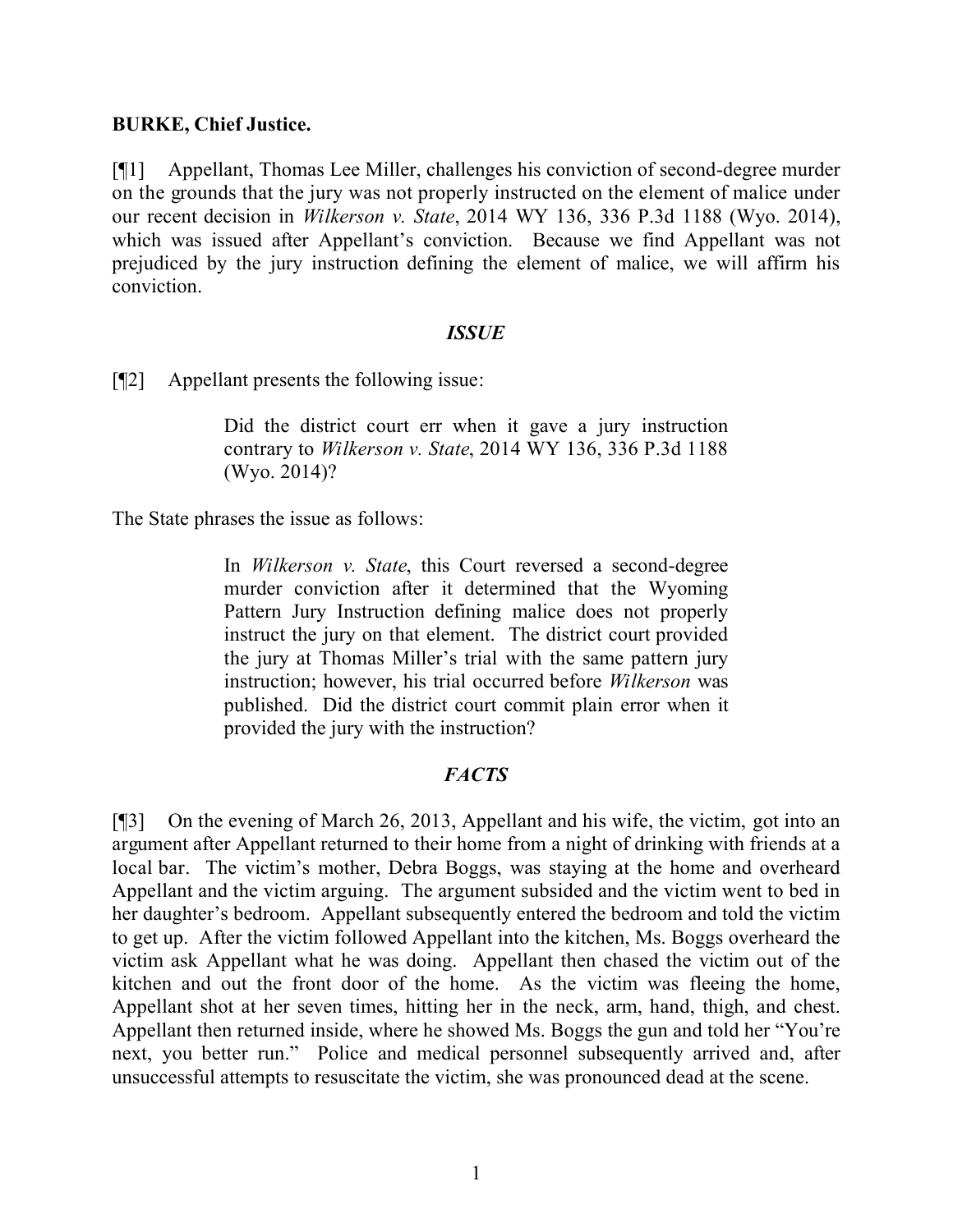[¶4] The State charged Appellant with first-degree murder for killing his wife and with aggravated assault and battery for threatening Ms. Boggs. The case was tried before a jury in February 2014. The jury was given the following instruction, based upon Wyoming Criminal Pattern Jury Instruction 21.01D2 (2009), defining the malice element of the lesser-included offense of second-degree murder:

## INSTRUCTION NO. 14:

The term malice means that the acts constituting the offense charged were done intentionally, without legal justification or excuse or that the acts were done in such a manner as to indicate hatred, ill will, or hostility towards another.

"Maliciously" means acting in the state of mind in which an intentional act is done without legal justification or excuse. The term "maliciously" conveys the meaning of hatred, ill will, or hostility toward another.

Appellant did not object to the instruction. The jury ultimately found Appellant guilty of second-degree murder and aggravated assault and battery. The district court sentenced Appellant to 60 years to life for the murder conviction and 8 to 10 years for the aggravated assault and battery conviction, to be served consecutively. Appellant timely filed this appeal.

[¶5] Shortly after this appeal was docketed, we issued our decision in *Wilkerson v. State*, 2014 WY 136, 336 P.3d 1188 (Wyo. 2014). In *Wilkerson*, we held that the definition of malice set forth in W.Cr.P.J.I. 21.01D2 did not adequately describe the crime of second-degree murder. We held that the malice necessary to second-degree murder requires a person to act "recklessly under circumstances manifesting an extreme indifference to the value of human life" and without legal justification or excuse. *Id.*, ¶ 27, 336 P.3d at 1200.

#### *DISCUSSION*

[¶6] Relying on our decision in *Wilkerson*, Appellant contends that Jury Instruction No. 14 did not sufficiently describe the crime of second-degree murder. Appellant asserts, and the State agrees, that because he did not object to the jury instruction in the proceedings before the district court, we should review the instruction for plain error. *Jones v. State*, 2011 WY 114, ¶ 10, 256 P.3d 527, 532 (Wyo. 2011). To establish plain error, the appellant must prove (1) the record clearly reflects the alleged error; (2) the existence of a clear and unequivocal rule of law and that there was a clear and obvious transgression of that rule of law; and (3) the error adversely affected a substantial right